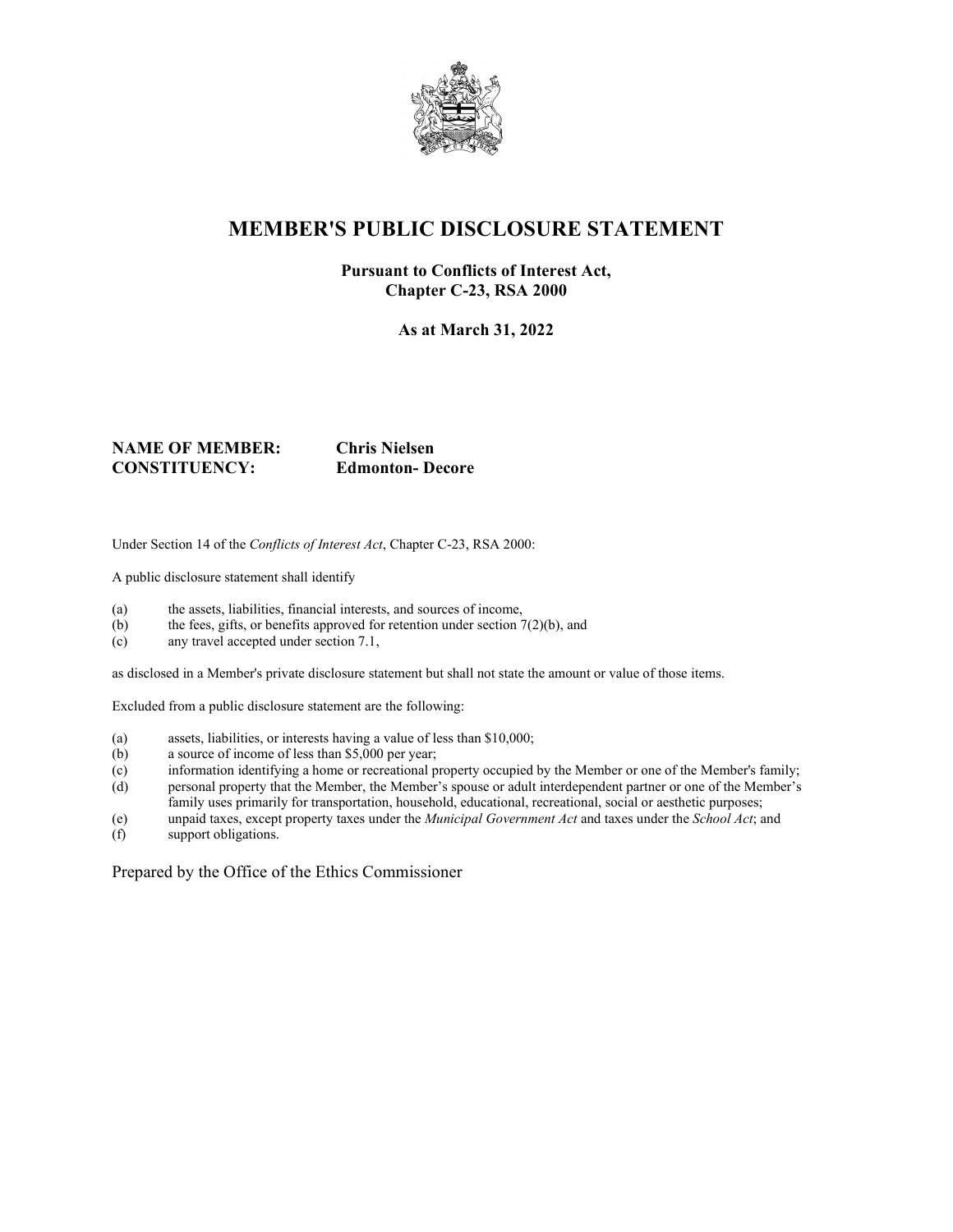### **PUBLIC DISCLOSURE STATEMENT FOR Chris Nielsen**

# **FORM 1: MEMBER (Chris Nielsen)**

| <b>INCOME</b>                                                                                   |                                      |
|-------------------------------------------------------------------------------------------------|--------------------------------------|
| Source                                                                                          | <b>Nature of Income</b>              |
| Government of Alberta                                                                           | MLA Indemnity                        |
| <b>ASSETS</b>                                                                                   |                                      |
| <b>Real Property</b>                                                                            | n/a                                  |
| <b>Bank, Trust Company or Other Financial</b><br><b>Institution</b>                             | n/a                                  |
| <b>Publicly Traded Securities (stocks and bonds)</b><br>and Registered Retirement Savings Plans | n/a                                  |
| <b>Canada Savings Bonds, Guaranteed</b><br><b>Investment Certificates</b>                       | n/a                                  |
| <b>Mutual Funds</b>                                                                             | n/a                                  |
| <b>Annuities and Life Insurance Policies</b>                                                    | MLA Group Plan                       |
| <b>Pension Rights</b>                                                                           | Canadian Commercial Workers Industry |
| <b>Other Assets</b>                                                                             | n/a                                  |
| <b>Gifts and Personal Benefits</b>                                                              | n/a                                  |
| <b>Travel on Non-commercial Aircraft</b>                                                        | n/a                                  |
| <b>LIABILITIES</b>                                                                              |                                      |
| <b>Mortgages</b>                                                                                | n/a                                  |
| <b>Loans or Lines of Credit</b>                                                                 | Scotia Bank, TD Auto                 |
| <b>Guarantees</b>                                                                               | n/a                                  |
| Other                                                                                           | n/a                                  |
| <b>FINANCIAL INTERESTS</b>                                                                      |                                      |
| n/a                                                                                             |                                      |